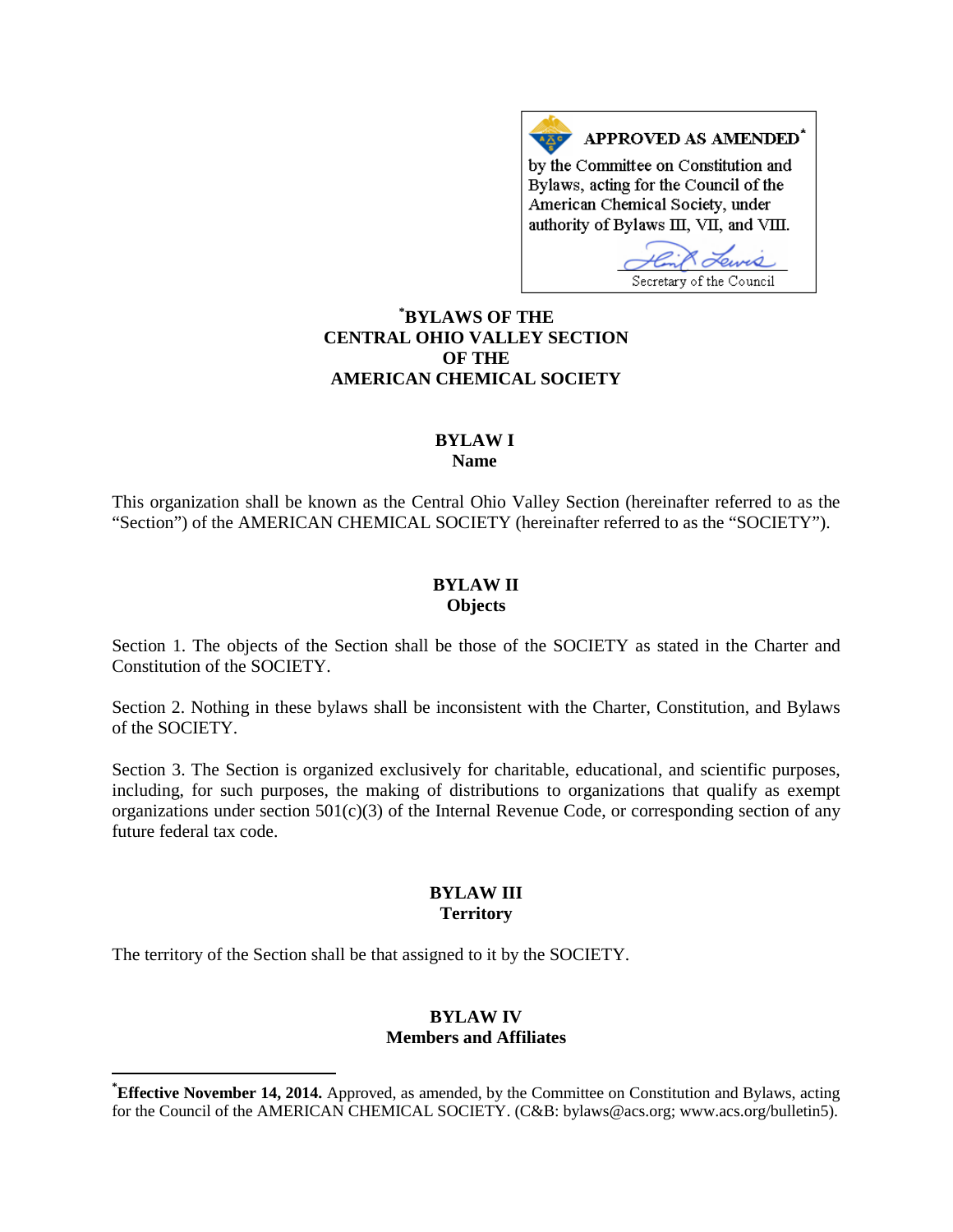Section 1. The rolls of the Section shall include those members and Society Affiliates of the SOCIETY residing within the territory of the Section provided that any exceptions to this rule shall be made in conformity with the Constitution and Bylaws of the SOCIETY.

Section 2. The Section may have Local Section Affiliates, as authorized in the Constitution and Bylaws of the SOCIETY. A Local Section Affiliate shall retain affiliate status only so long as payment is made of Local Section Affiliate dues of not less than two dollars (\$2.00) per annum.

Section 3. Members and affiliates shall have such rights and privileges as are accorded them by the Constitution and Bylaws of the SOCIETY.

Section 4. STUDENT MEMBERS may not serve as Councilors, Alternate Councilors, or Temporary Substitute Councilors.

Section 5. A Society Affiliate or a Local Section Affiliate may not vote for or hold an elective position or vote on Articles of Incorporation or bylaws of the Section. A Society Affiliate may not serve as a voting member of the Executive Committee; a Local Section Affiliate may not serve as a member of the Executive Committee. Society Affiliates may be appointed as committee chairs.

#### **BYLAW V**

## **Officers, Executive Committee, and Councilors**

Section 1. The officers of the Section shall be members of the SOCIETY and the Section and shall consist of the Chair, Chair-Elect, Secretary, and Treasurer. The Secretary and Treasurer positions may be held by the same person.

Section 2. The Section shall have Councilors and Alternate Councilors as provided in the Constitution and Bylaws of the SOCIETY.

Section 3. The Executive Committee shall be the governing body of the Section and as such shall have full power to conduct, manage, and direct the business and affairs of the Section in accordance with the Constitution and Bylaws of the SOCIETY and these bylaws. The Executive Committee shall consist of the officers of the Section, the Immediate Past Chair, the Councilors and Alternate Councilors, and two Members-at-Large. The Members-at-Large shall be elected for two-year terms in such a way as to provide for rotation of terms. The Executive Committee shall meet upon due notice either at the call of the Chair or upon request of a majority of its members. A quorum for an Executive Committee meeting shall consist of a majority of the members of the Committee.

Section 4. The duties of the officers shall be such as usually pertain to their offices, together with those required by these bylaws, by the Constitution and Bylaws of the SOCIETY, and such other duties as may be assigned to them from time to time by the Executive Committee.

a. The duties of the Chair shall be to preside at meetings of the Executive Committee, to carry into effect the decisions and recommendations of that Committee, to preside at business meetings of the Section, to appoint all committee chairs and committee members, and to carry out the duties required by the Constitution and Bylaws of the SOCIETY. In the absence of the Chair, the duties of the office shall devolve upon the Chair-Elect.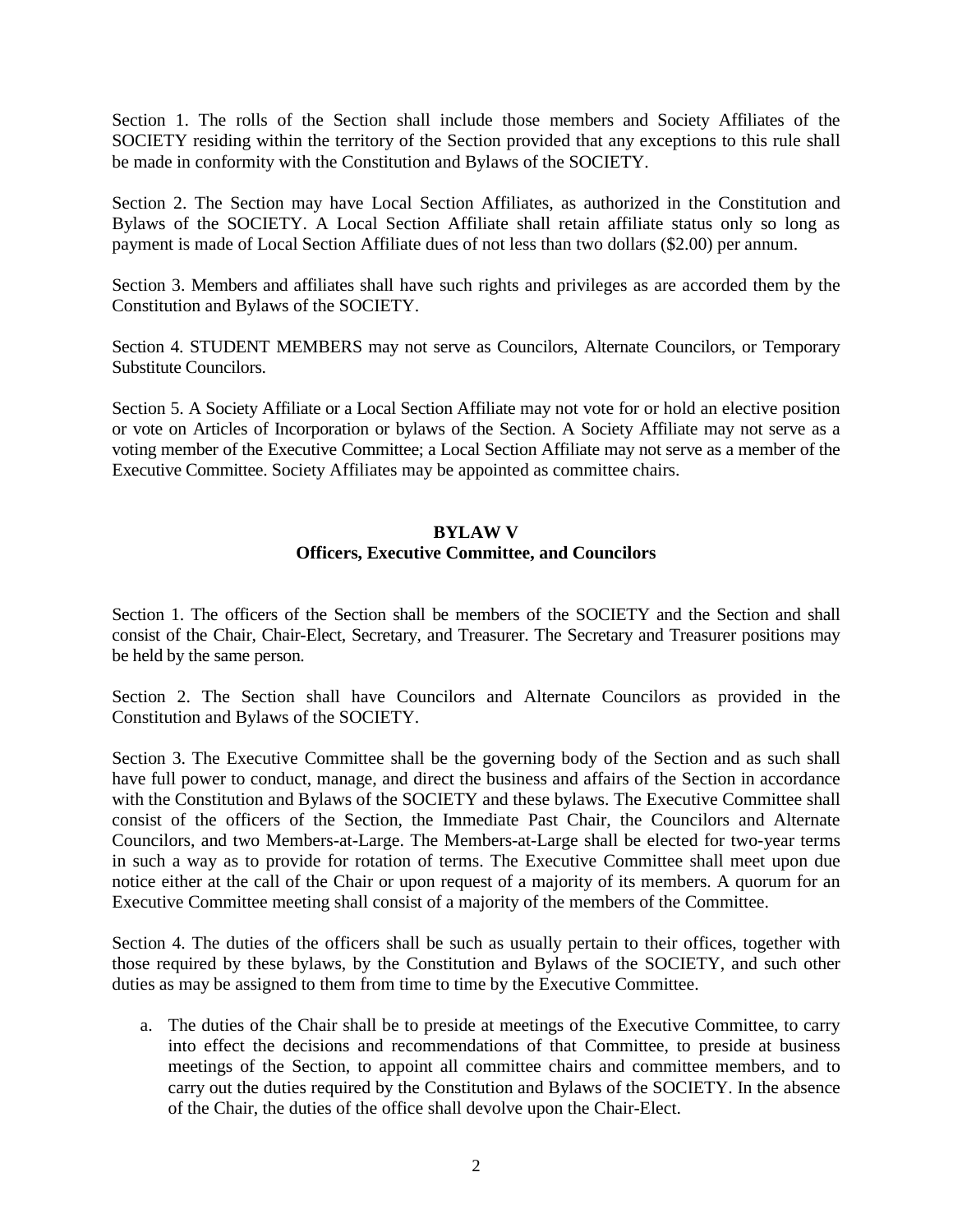- b. The term of office for the Chair-Elect shall be one year, after which time the Chair-Elect shall succeed to the Chair. To fill a vacancy in the office of Chair occurring during the term of office as Chair-Elect, the Chair-Elect shall serve as Chair pro tem. The Chair-Elect shall serve as the Chair of the Program Committee.
- c. The duties of the Secretary shall be to keep a record of the minutes of the meetings of the Section and of the Executive Committee, to maintain a list of members and affiliates, to send to members and affiliates such notices as the business of the Section may require, to submit a report to the Section at its annual meeting, and to carry out the duties required by the Constitution and Bylaws of the SOCIETY and elsewhere in these bylaws. The term of office shall be for one year; reelection is permissible.
- d. The Treasurer shall have charge of the funds of the Section, keep an accurate record of all receipts and disbursements, receive dues, and make those disbursements approved by the Executive Committee. The Treasurer shall render an account of all transactions and of the financial condition of the Section to the Executive Committee at times set by the Committee, and shall submit such reports as are required by the Constitution and Bylaws of the SOCIETY. The term of office shall be for one year; reelection is permissible.

#### Section. 5. Vacancies

- a. In the event of a vacancy in the office of Chair, the Chair-Elect shall assume the duties of Chair for the remainder of the term. In such case, the person moving into the position of Chair shall also hold that position during the normal year as Chair as part of the leadership transition.
- b. All other vacancies shall be filled by majority vote of the Executive Committee through interim appointment for the period up to the next annual election. At that time, the procedures for election as outlined in the bylaws of the Section shall be followed.
- c. An interim appointee to the vacated office of Chair-Elect shall not automatically succeed to the office of Chair. At the next election, both a Chair and a Chair-Elect shall be elected.

Section 6. Councilors, Alternate Councilors, and Temporary Substitute Councilors

- a. The Section's Councilors and Alternate Councilors shall carry out those duties assigned to them by the Constitution and Bylaws of the SOCIETY.
- b. Councilors and Alternate Councilors shall be elected from the MEMBERS for three-year terms beginning January 1. Reelection is permissible. Councilors shall be elected in separate years, whenever possible, to provide for a rotation of terms in accordance with the Constitution of the SOCIETY.
- c. In the event that a Councilor is unable to attend a specified meeting of the Council of the SOCIETY, the Chair of the Section shall appoint one of the Alternate Councilors to serve as Councilor at the specified meeting. Such appointment of an Alternate Councilor shall be for only one meeting.
- d. If every Councilor and Alternate Councilor of the Section will be absent from a Council meeting, thus leaving the Section without representation at such meeting, the Executive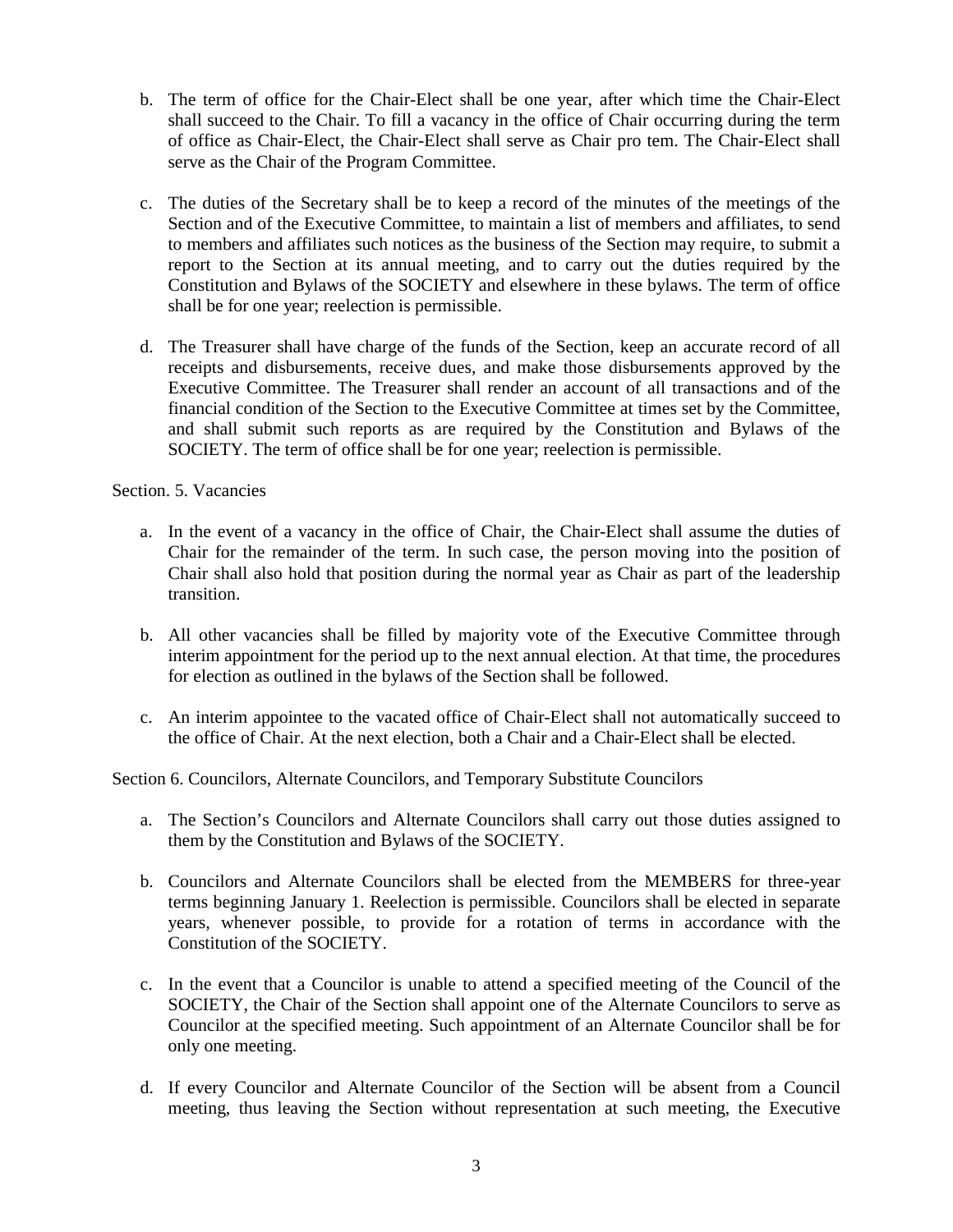Committee may designate one MEMBER of the Section as a Temporary Substitute Councilor in accordance with the Bylaws of the SOCIETY.

- e. The Executive Committee shall designate any Councilors to be disqualified under SOCIETY Bylaw provisions for reallocation of Councilors among the Sections.
- f. Any vacancy in the position of Councilor or Alternate Councilor shall be filled for the remainder of the unexpired term at the time of the next annual election. The vacancy may be filled until the next annual election by appointment by the Executive Committee.

#### **BYLAW VI Manner of Election and Terms of Office**

Section 1. Elected officers of the Section shall serve for a term of one year beginning on January 1 or until their successors are elected. Officers, Councilors, Alternate Councilors and Members-at Large shall be elected by a ballot of those eligible to vote. The candidate receiving the largest number of votes for each office shall be declared elected. In case of a tie vote, the Executive Committee, by ballot, shall elect from among the candidates who share the tie vote; the candidate receiving the largest number of votes shall be declared elected.

Section 2. In September of each year, the Nominating Committee shall report to the membership its nominations for each office to be filled. Prior to October 15, any member of the Section may, in writing or from the floor at a meeting, nominate additional candidates for office, if the nomination is seconded by another member. Nominations so made shall be equally valid as those from the Nominating Committee. All candidates nominated shall have indicated willingness to serve if elected.

Section 3. The candidates for each office shall be listed in an order to be selected by lot on a ballot to be distributed to each member of the Section by November 1. A paper ballot will be mailed to any member who requests it.

Section 4. The Nominating Committee shall tabulate the ballots not later than November 15. The candidate for each office receiving the largest number of votes shall be declared elected. In case of tie vote, the Executive Committee, by ballot, shall elect from among the candidates who share the tie vote; the candidate receiving the largest number of votes shall be declared elected.

The results shall be announced by the Section Chair as soon as possible after the election, and also published in the Section's newsletter and/or on the Section's website soon thereafter. The results shall be certified to the Executive Director of the SOCIETY not later than December 1 in accordance with the Bylaws of the SOCIETY.

Section 5. In accordance with the SOCIETY's Bylaws, balloting procedures should ensure fair balloting that is open to all eligible members, protection against fraudulent balloting, and the timely reporting and archiving of balloting results.

### **BYLAW VII Recall of Elected Officials**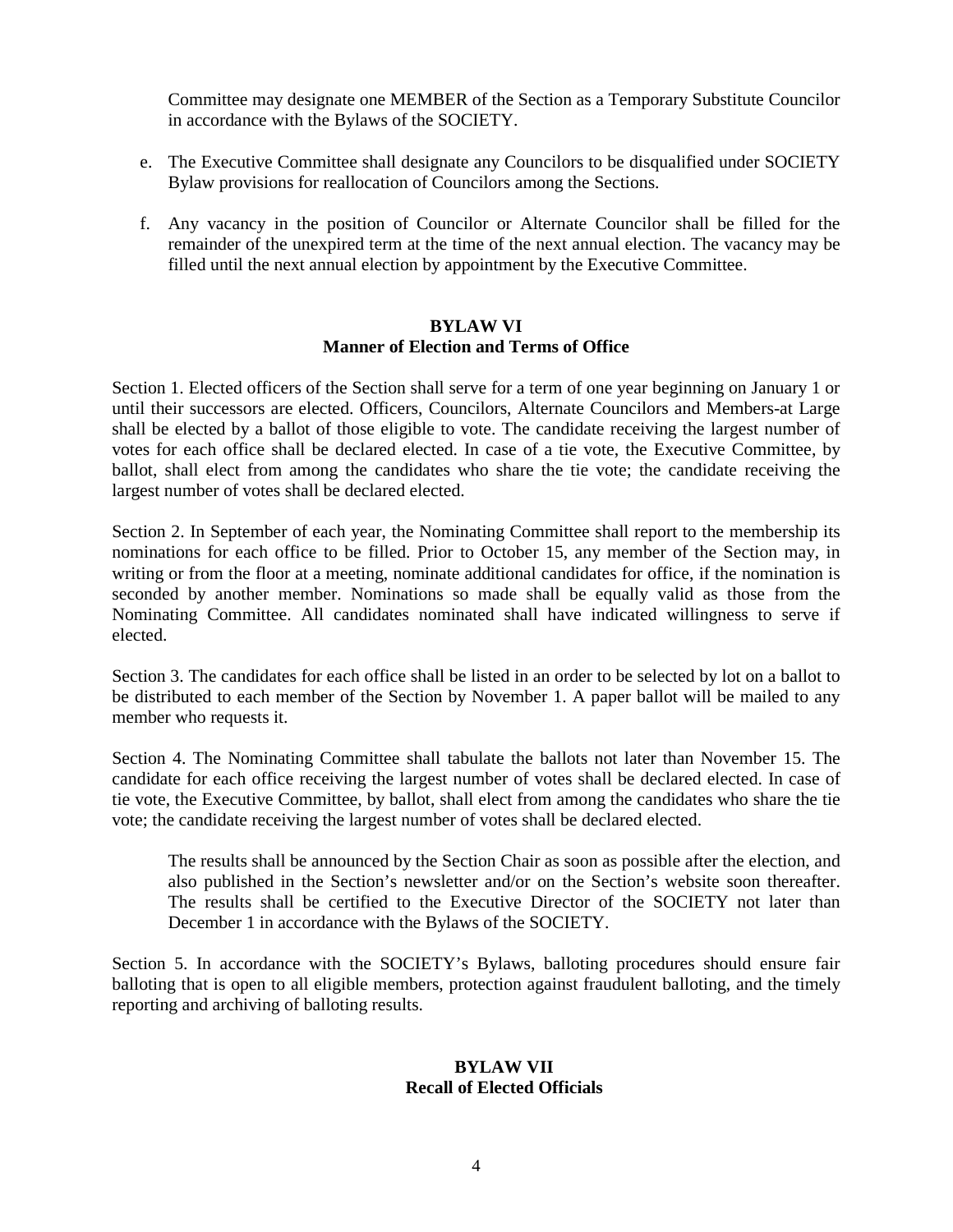Section 1. The elected officials of the Section (officers and elected Executive Committee members) are subject to recall for neglect of duties or conduct injurious to the SOCIETY. Recall procedures are not applicable to Councilors and Alternate Councilors.

Section 2. The recall of an official shall be initiated when a signed petition, indicating in writing the specific charges and reasonable substantiating evidence, is submitted to the Chair from at least five members of the Section. In the event the Chair is the official in question, the Chair-Elect shall receive the petition and shall assume the duties of the Chair with respect to this issue until the issue is resolved.

Section 3. The Chair shall, without delay, determine that the petitioners are aware of the gravity of their actions and the procedures to be followed. The Chair shall seek an alternate resolution to the problem and a withdrawal of the petition at this time. In the absence of a resolution to the problem, the Chair shall notify the members of the Executive Committee and call a special meeting within thirty days.

- a. The Executive Committee shall promptly continue the recall process or dismiss the petition as ill-founded or find an alternate resolution to the problem. The Chair shall promptly inform the petitioners and the official of the decision of the Executive Committee. If no contact with the official can be made after a reasonable effort, the Executive Committee may remove the official in question with a two-thirds (2/3) vote of the remaining members.
- b. If the proceedings continue:
	- (1) The Chair shall assign the duties of the official to another qualified MEMBER of the Section until the issue is resolved.
	- (2) The official shall be offered an opportunity to answer the allegations in the petition before the Executive Committee. A certified letter shall be sent to the last known address on the official SOCIETY membership roll. Upon notification, the official shall have thirty days to make a written response to the allegations.
	- (3) The Executive Committee shall decide whether or not to proceed after studying the official's response. The Chair shall inform the official and the petitioners of the decision of the Executive Committee. If the Executive Committee decides that the proceedings shall continue, the official shall choose one of the following options:
		- (a) The official may resign.
		- (b) The official may request a recall vote. Section members shall be informed, through brief written statements prepared by the Executive Committee and the official, of the issues involved with the recall vote. Both statements shall be distributed to the members before the vote conducted by ballot. A paper ballot will be mailed to any member who requests it. At least two-thirds (2/3) of votes cast shall be required for the official to be removed from office. The membership shall be informed of the results of the recall vote.
		- (c) The official may request a hearing and a recall vote by the remaining members of the Executive Committee. A two-thirds (2/3) vote of the remaining members of the Executive Committee shall be required to recall the official.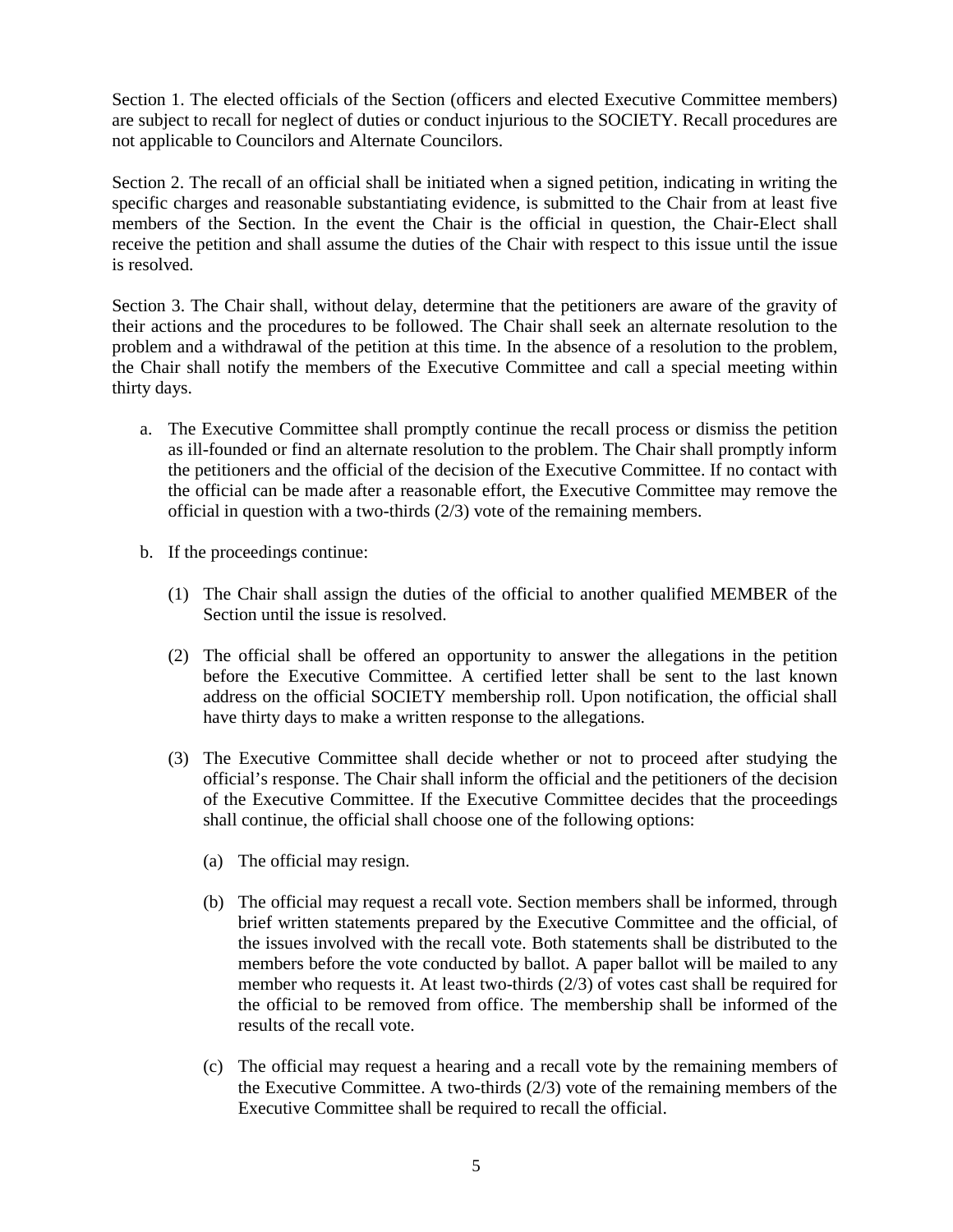(d) The official may choose not to respond and thus forfeit the position.

Section 4. The vacancy provisions of these bylaws shall be used to fill a vacancy caused by a recall process. The Executive Director of the SOCIETY shall be informed of the recall and the filling of the vacancy.

# **BYLAW VIII Committees**

Section 1. The Executive Committee shall establish committees as necessary for the proper operation of the Section.

Section 2. The Section shall have the following standing committees: Nominating and Program.

Section 3. The Immediate Past Chair shall serve as Chair of the Nominating Committee, which shall consist of two other members of the Section. These appointees may not be members of the Executive **Committee** 

## **BYLAW IX Meetings**

Section 1. The Section shall hold regular meetings at places and times designated by the Executive Committee. The Executive Committee shall designate one of the regular meetings of the Section as the annual meeting.

Section 2 The Section may have special business meetings upon the written request of a majority of the Executive Committee or upon the written request of 25 members of the Section. Such request shall be received by the Secretary at least ten days before the date requested for the meeting and shall state the exact nature of the business intended to be transacted. No other business shall transpire at such meetings. Special meetings of the Section may be held by means of electronic communications technology that permits those in attendance to read or hear the proceedings substantially concurrently with their occurrence, to vote on matters submitted, to pose questions, and to make comments.

Section 3. Due notice of all meetings shall be sent to each member and affiliate of the Section. A quorum for the transaction of business at a Section meeting shall consist of 15 members of the Section. No business shall be conducted in the absence of a quorum.

Section. 4. The Executive Committee shall set the order of business for regular meetings of the Section. The order of business may be suspended by a majority vote of the members present at any regular meeting.

Section 5. The most recent edition of *Robert's Rules of Order Newly Revised* shall be the parliamentary authority for all matters not covered in these bylaws or in the SOCIETY's documents.

#### **BYLAW X Finances**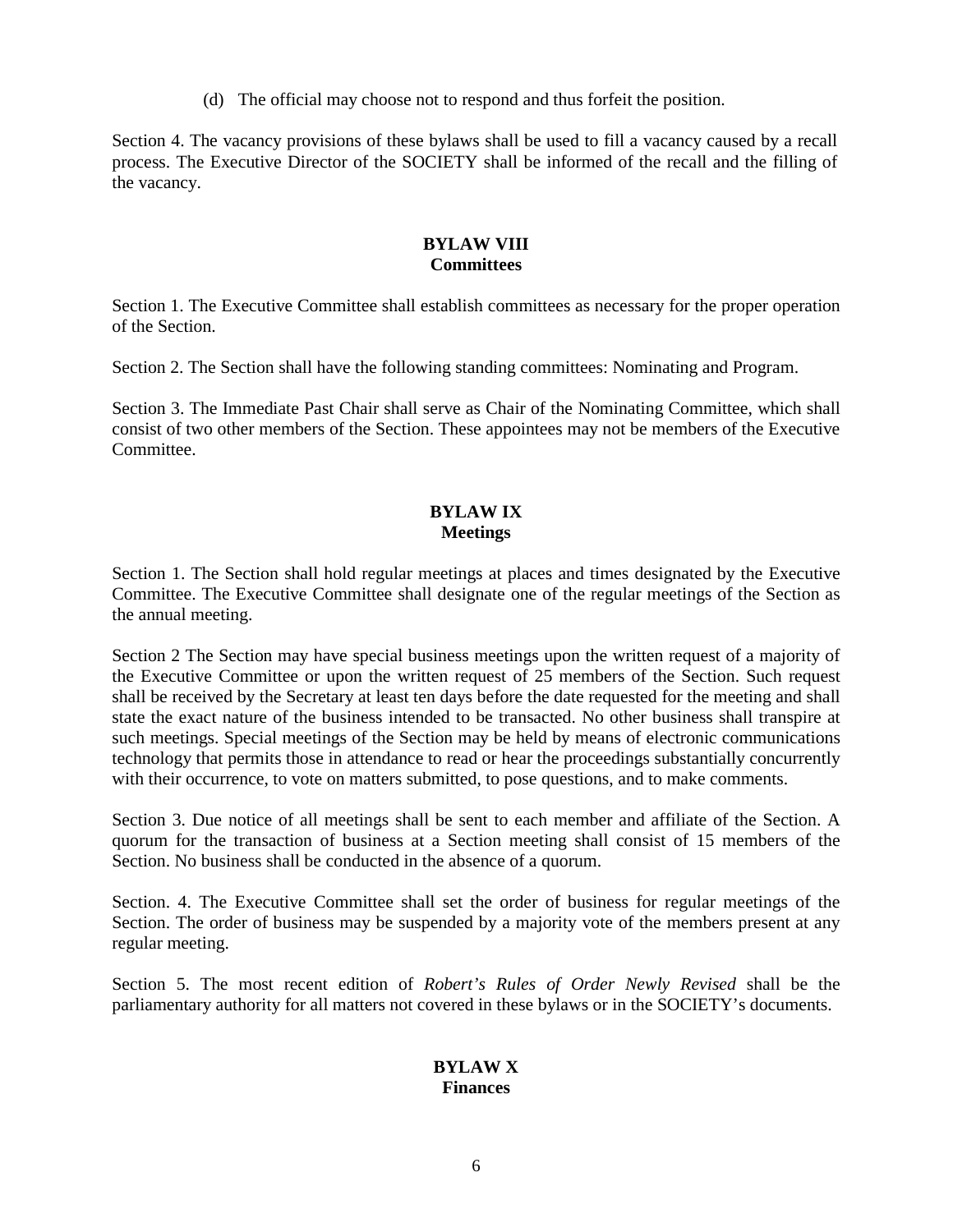Section 1.

- a. Members of the Section may be assessed voluntary Local Section dues in an amount set by the Executive Committee. The Executive Committee shall have the option to waive or discount dues for STUDENT MEMBERS and for others as provided in the SOCIETY's Bylaws for waived or discounted dues.
- b. Society Affiliates may be assessed annual dues in an amount set by the Executive Committee.
- c. The annual dues of Local Section Affiliates shall be determined by the Executive Committee in accordance with the Constitution and Bylaws of the SOCIETY, and as mentioned elsewhere in these bylaws.

Section 2. The Section may raise or collect funds to be expended for local purposes, and may have the entire management and control of such funds insofar as such management and control shall not conflict with any provision of these bylaws or with the Constitution or Bylaws of the SOCIETY.

Section 3. The Section may receive donations or bequests made to it, and may expend or invest the same on behalf of the Section. Such expenditures or investments shall be made by the Treasurer of the Section upon authorization by the Executive Committee.

Section 4. An annual audit shall be conducted by two or more disinterested members, appointed by an officer with no authority to disburse funds. The audit report shall be submitted to the Executive Committee by January 31.

#### **BYLAW XI Amendments**

Section 1. A petition to amend the bylaws may be initiated by the Executive Committee, or by petition signed by at least 10 members of the Section. If the proposed amendment is approved by the Executive Committee, it shall be submitted to the SOCIETY's Committee on Constitution and Bylaws for review. After any required changes are incorporated, and any recommended changes reviewed and accepted or rejected by the Executive Committee or a majority of the petitioners, the Secretary shall, as soon as practical, distribute the amendment(s) to each member of the Section with either notice of the next meeting or notice of a ballot on the amendment.

Section 2. If a proposed amendment is not approved by a majority of the Executive Committee, and if the petition is signed by at least 10 members of the Section, it shall if practical, be submitted to the SOCIETY's Committee on Constitution and Bylaws for review before being distributed to the members of the Section. After any required changes are incorporated, and any recommended changes reviewed and accepted or rejected by a majority of the petitioners, the Secretary shall, as soon as practical, distribute the amendment(s) to each member of the Section with either notice of the next meeting or notice of a ballot on the amendment.

Section 3. At least two-thirds (2/3) of votes cast shall be required to approve the amendment.

Section 4. The Secretary shall distribute the outcome of the vote regarding the amendment(s) to the Section members and within one month, shall meet all requirements for submitting the results to the Committee on Constitution and Bylaws.